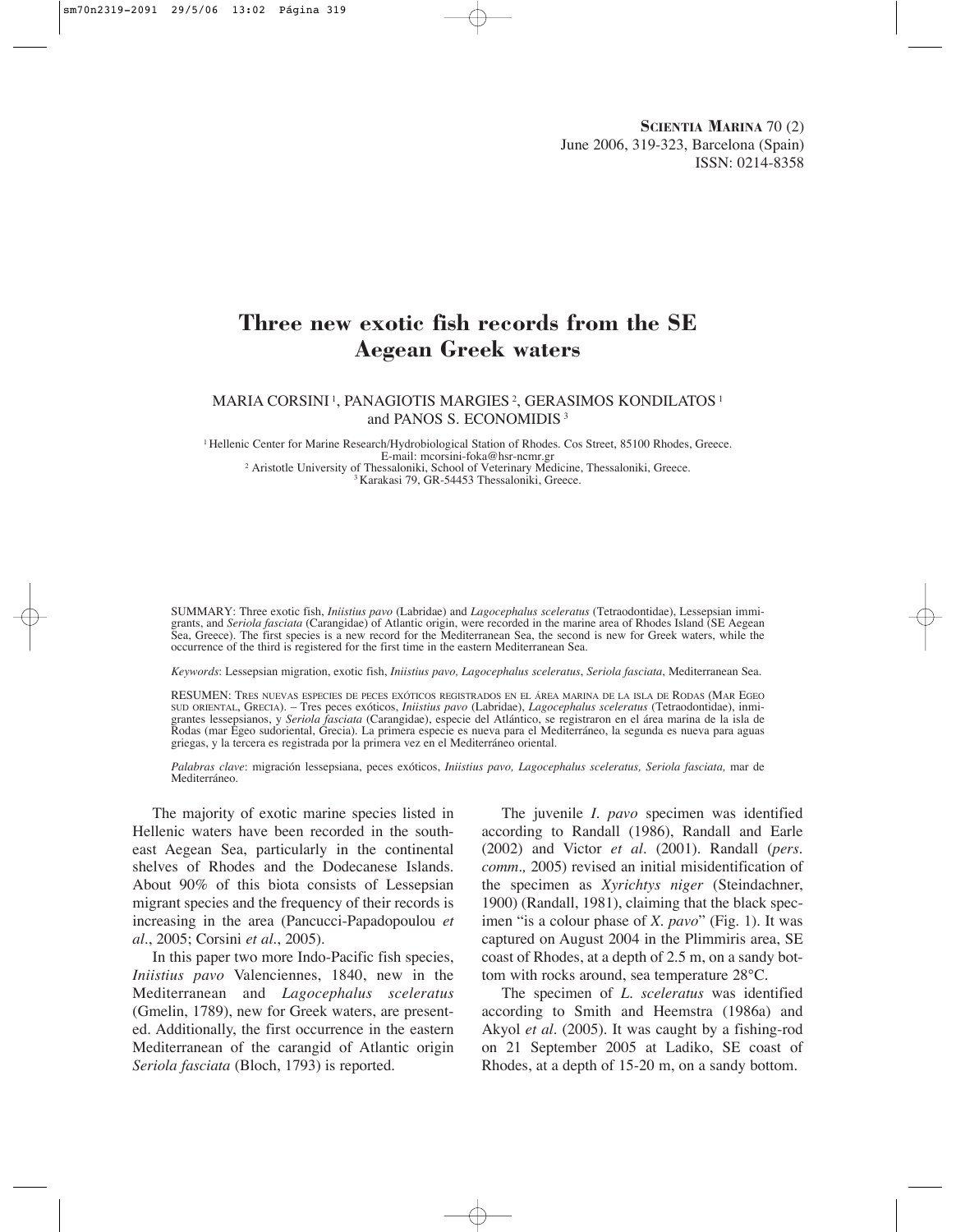The rather juvenile *S. fasciata* specimen was identified according to Smith-Vaniz (1986) and Golani *et al.* (2002). It was caught in November 2004 by a trawl-net at a depth of 50 to 80 m off Ialissos-Trianda Bay, NW coast of Rhodes, with a sea temperature at the surface of 21°C, and sandy to muddy bottom.

The samples are deposited at the Hydrobiological Station of Rhodes Collection.

#### DESCRIPTION OF SPECIMENS

The morphometric measurements and meristic counts of fish specimens were performed according to Smith and Heemstra (1986b) and Bauchot (1987).

Abbreviations. Total length: TL, Fork length: FL, Standard length: SL, Maximum body depth: H, Minimum body depth: h, Caudal peduncle length: lpc, Head length: HL, Eye diameter: Oh, Preorbital distance: prO, Postorbital distance: poO, Interorbital distance: iO, Base of dorsal fin: bD, Base of 1<sup>st</sup> dorsal fin:  $bD_1$ , Base of  $2<sup>nd</sup>$  dorsal fin:  $bD_2$ , Base of anal fin: bA, Pectoral fin length: PL, Ventral fin length: VL, Ventral-Anal distance: V-A, Predorsal distance: pD, Preventral distance: pV, Preanal distance: pA. Ratios are given as % in SL or in HL. Meristic counts comprehended spines (designated by Roman numerals) and soft rays (Arabic numerals) of dorsal (D or  $D_1$ ,  $D_2$ ), anal (A), pectoral (P), ventral (V) and caudal (C) fins.

*Iniistius pavo*. D: II+VII+12, A: III+12, P: 12, V: I+5, C: 15 (broken). SL 43.8 mm, weight 5.2 g. H 34.2 SL, h 13.7 SL, lpc 10.3 SL, HL 30.8 SL, Oh 23.0 HL, prO 26.7 HL, poO 53.3 HL, iO 14.1 HL, bD 62.1 SL, bA 45.2 SL, PL 17.6 SL, VL 14.2 SL, V-A 17.1 SL, pD 18.9 SL, pV 27.4 SL, pA 45.7 SL. The first two dorsal spines are separated from the rest of the dorsal fin and longer (1st: 7.2 mm, 2nd: 6.7) mm, 3rd: 3.3 mm) (Victor *et al*., 2001, Randall and Earle, 2002). The origin of the first dorsal spine is distinctly behind the eye. The lateral line is interrupted: (20)+(6). The body is deep and compressed. The dorsal profile of the snout is not steep, sloping at an angle of about 55°. The eye is nearer the mouth than the dorsal profile of the head, the front of the head not ending in a fleshly keel. Two large canines are present in both the upper and lower jaws. The body colour in life is dark black, the posterior part of the caudal fin is transparent whitish, the margins of dorsal fin lightly reddish and the eyes reddish (Randall and Earle, 2002). The specimen was damaged due to the transport (Fig. 1).

The *I. pavo* is a wide-ranging Indo-Pacific (including the Red Sea) and eastern Pacific species (Victor *et al*., 2001; Randall and Earle, 2002; Froese and Pauli, 2005).

*Lagocephalus sceleratus*. D: 12, A: 11, P: 17, C: 20. TL 376 mm, FL 354 mm, SL 335 mm, weight 648.5 g. H 19.1 SL, h 3.0 SL, lpc 26.6 SL, HL 31.6 SL, Oh 22.6 HL, prO 48.9 HL, poO 27.4 HL, iO 38.0



FIG. 1. – *Iniistius pavo* specimen preserved in formaldehyde.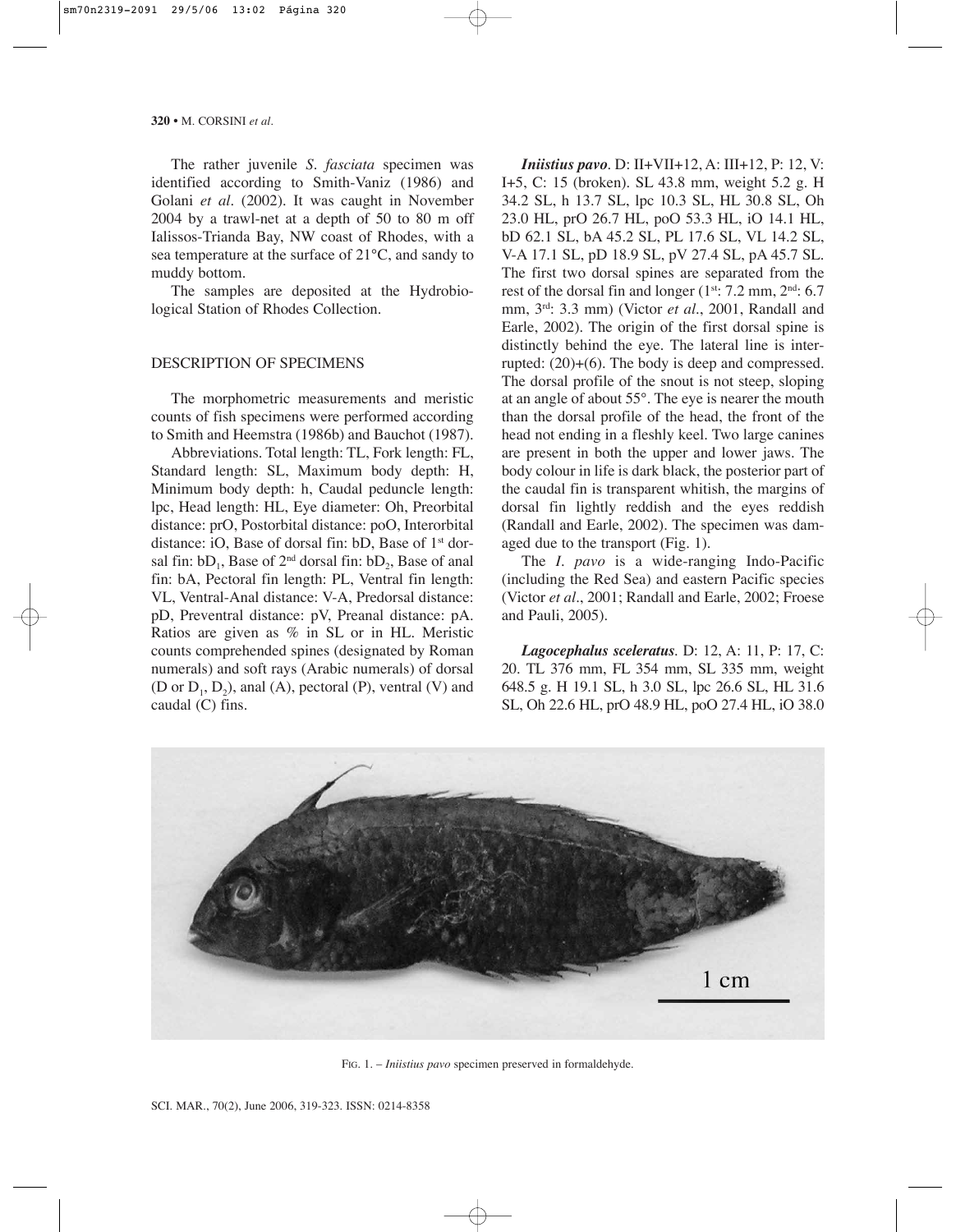

FIG. 2. – *Lagocephalus sceleratus* specimen, after defrosting.

HL, bD 5.5 SL, bA 5.2 SL, PL 12.2 SL, pD 66.0 SL, pA 65.7 SL. The body is elongated. The dorsal and anal fins are posterior in position and opposite, the caudal fin is lunate. Small spinules are present on the dorsal area, extending from behind the upper lip to the dorsal fin, while ventrally the spinules do not reach the anus. No scales are present on the rest of the body surface. Colour of defrosted specimen: dorsally it is greyish to greenish with circular or ellipsoid black spots. A silver band originates from behind the upper lip and extends to the caudal fin base. In front of and below the eye a silver blotch almost reaches 1/3 of the horizontal eye diameter. The belly is whitish. The pectoral base and inside of gills are black (Fig. 2).

The species inhabits the Indo-West Pacific and the Red Sea (Froese and Pauli, 2005) and it has been recorded recently for the first time in Turkish waters, SE Aegean Sea (Akyol *et al*., 2005).

*Seriola fasciata*. D<sub>1</sub>: VIII, D<sub>2</sub>: I+32, A: II+I+19, P: I+19, V: I+5, C: 22 (soft). TL 198 mm, FL 177 mm, SL 168 mm, weight 133.5 g. H 38.2 SL, h 5.9 SL, lpc 9.4 SL, HL 28.6 SL, Oh 22.5 HL, prO 32.1 HL, poO 47.9 HL, iO 40.8 HL,  $bD_1$  10.7 SL,  $bD_2$  45.2 SL,  $bA$ 27.1 SL, PL 14.7 SL, VL 21.5 SL, V-A 30.4 SL, pD 27.9 SL, pV 31.5 SL, pA 60.2 SL. The body is elongated, laterally compressed, with terminal mouth. The two dorsal fins are not connected to each other. The



FIG. 3. – *Seriola fasciata* specimen, after defrosting.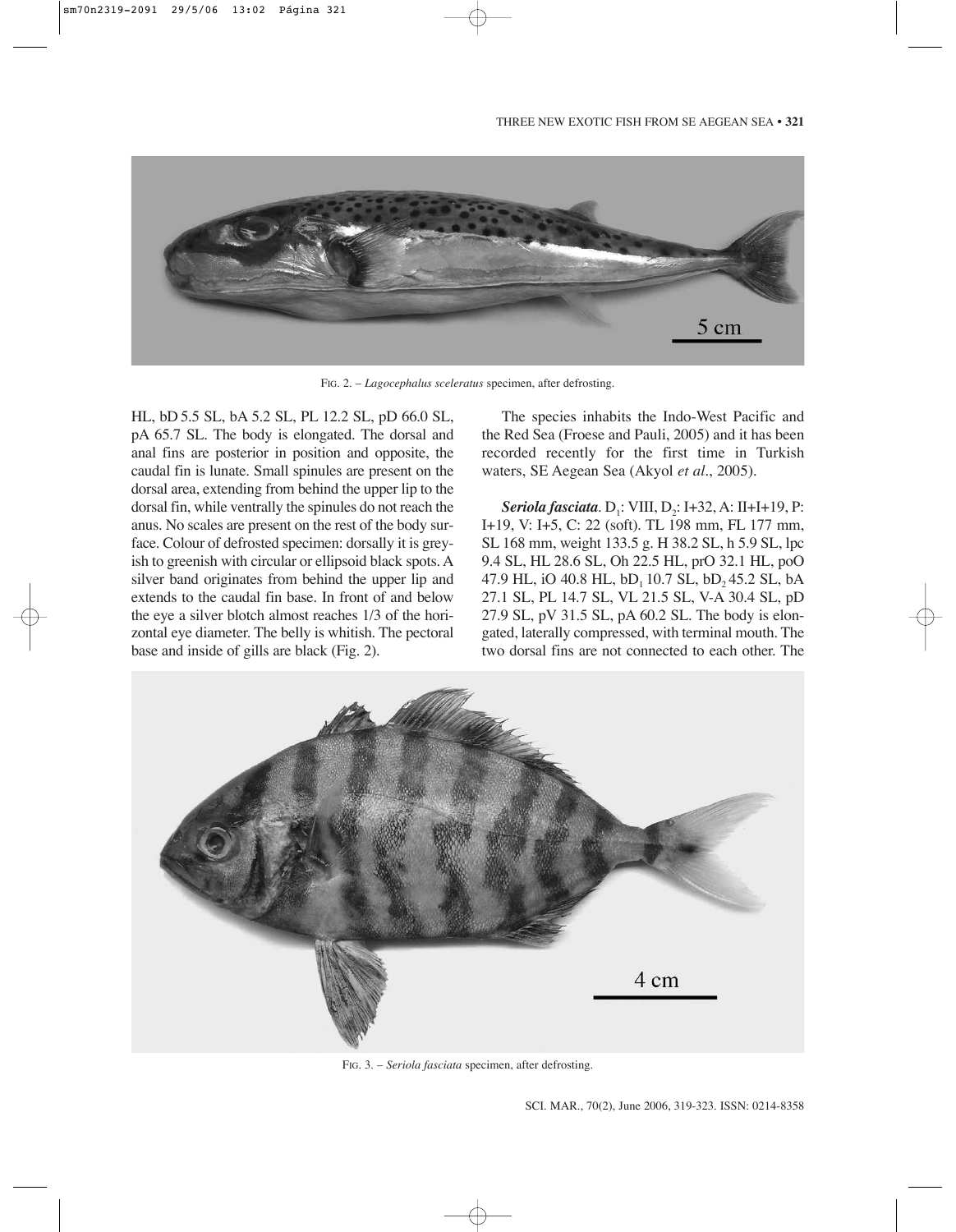length of the  $2<sup>nd</sup>$  dorsal fin lobe is 11% shorter than PL and 12% of FL (Smith-Vaniz, 1986). No scutes in lateral line, caudal peduncle grooves present. Colour of defrosted specimen: the body is yellowish, particularly on the dorsal part, above the lateral line, which is curved above the pectoral fin. There are seven dark vertical bars on the sides of the body, which extend from the middle dorsal line to the middle abdominal line. They are irregular and broken, the third to the seventh extending onto the inter-radial membranes of the second dorsal fin, the fifth to the seventh onto the anal fin (Smith-Vaniz, 1986; Golani *et al*., 2002). In addition, a bar is located on the head extending from the eye to the front, while another one is present on the caudal peduncle and a black spot appears on the caudal fin base (Fig. 3).

The species has a sub-tropical distribution, appearing in the western and eastern Atlantic (Golani *et al*., 2002; Froese and Pauli, 2005). In the Mediterranean, it was first recorded in the Balearic Islands (Massutí and Stefanescu, 1993), successively in the southern Tyrrhenian Sea, off Sicily and Lampedusa, in the Sicilian channel (Andaloro and Potoschi, 1997), in the Gulf of Lions (Quignard and Tomasini, 2000), and in the Gulf of Gabes (Bradai, 2000).

## REMARKS

The present discovery of *I. pavo* in Dodecanese waters brings the total number of the Red Sea fish species which have colonized (or are colonizing) the eastern Mediterranean up to 63 (Golani *et al*., 2002; Golani *et al*., 2004; Corsini *et al*., 2005; Akyol *et al*., 2005, Sinis, 2005). Several of these Erythrean colonizing fishes are "relegated" to the Levant Basin, while some others have already expanded their distribution to the central Mediterranean (Catalano and Zava, 1993, Azzurro *et al.*, 2004, Azzurro and Andaloro, 2004, Ben Soussi *et al*., 2004), and others have expanded as far as the Adriatic Sea (Dulčić and Pallaoro, 2003).

Currently there are six non-indigenous tetraodontids species in the Mediterranean (Golani *et al*., 2002; Corsini *et al.*, 2005; Akyol *et al*., 2005) and the occurrence of *L. sceleratus* in Rhodes shows that its population is continuing to spread in the SE Aegean Sea.

There are 33 alien Atlantic fish species in the Mediterranean (Golani et al., 2002, 2004; Ben Soussi *et al*., 2005), some of which, such as *Sphoeroides pachygaster* (Müller and Troschel, 1848), *S. fasciata* and *S. carpenteri* Mather, 1971 have reached significant biomasses (Andaloro, 2001). It should be noted that *S. pachygaster*, from its first recording in Mallorca (Oliver, 1981), gradually expanded its distribution to the entire Mediterranean (Golani *et al*., 2002; Eryilmaz *et al*., 2003).

The successive recordings from west to east of *S. fasciata* obviously suggest a successful adaptation of the species to the warm waters of the south Mediterranean and its progressive establishment there (Andaloro *et al*., 2005).

The scientific community is increasingly interested in the phenomenon of the biological invasion, and the flux of invaders is continuous (Streftaris *et al*., 2005). The present case, which involves both Erythrean and Atlantic colonizing fishes in the SE Aegean Sea, may also suggest that the gradual warming of the area, occurring over the last period (Kevrikidis and Galil, 2003), also facilitates the immigration of Atlantic exotic species, which leads to a more complex vision of the recent colonization process in the entire Mediterranean and particularly in the area looked at in this paper.

### ACKNOWLEDGEMENTS

The authors would like to thank Dr. J. E. Randall for suggestions for identifying *I. pavo.* Many thanks also to Mr. G. Triantafillou who provided a *L. sceleratus* specimen.

#### **REFERENCES**

- Akyol, O., V. Ünal, T. Ceyhan and M. Bilecenoglu. 2005. First confirmed record of *Lagocephalus sceleratus* (Gmelin, 1789) in the Mediterranean Sea. *J. Fish Biol.*, 66: 1183-1186.
- Andaloro, F. and A. Potoschi. 1997. Ichthyofauna associated to fish aggregation devices in the southern Tyrrhenian Sea. *Proceedings of a Workshop on the biology and fishery of dolphin-fish and related species,* Palma de Mallorca, October 1997.
- Andaloro, F. 2001. La tropicalizzazione del Mediterraneo. In: *La biodiversità nella regione biogeografica mediterranea.* Versione integrata del contributo dell'ANPA al rapporto dell'EEA sulla biodiversità in Europa. pp. 52-54. Rome: A.N.P.A., Stato dell'Ambiente 4/2001.
- Andaloro, F., M. Falautano, M. Sinopoli, F.M. Passarelli, C. Pipitone, P. Addis, A. Cau and L. Castriota. – 2005. The lesser amberjack *Seriola fasciata* (Perciformes: Carangidae) in the Mediterranean: A recent colonist? *Cybium*, 29(2): 141-145.
- Azzurro, E. and F. Andaloro. 2004. A new settled population of the lessepsian migrant *Siganus luridus* (Pisces: Siganidae) in Linosa Island- Sicily Strait. *J. Mar. Biol. Ass. U. K.,* 84: 819-821.
- Azzurro, E., F. Pizzicori and F. Andaloro. 2004. First record of *Fistularia commersonii* (Fistularidae) from the Central